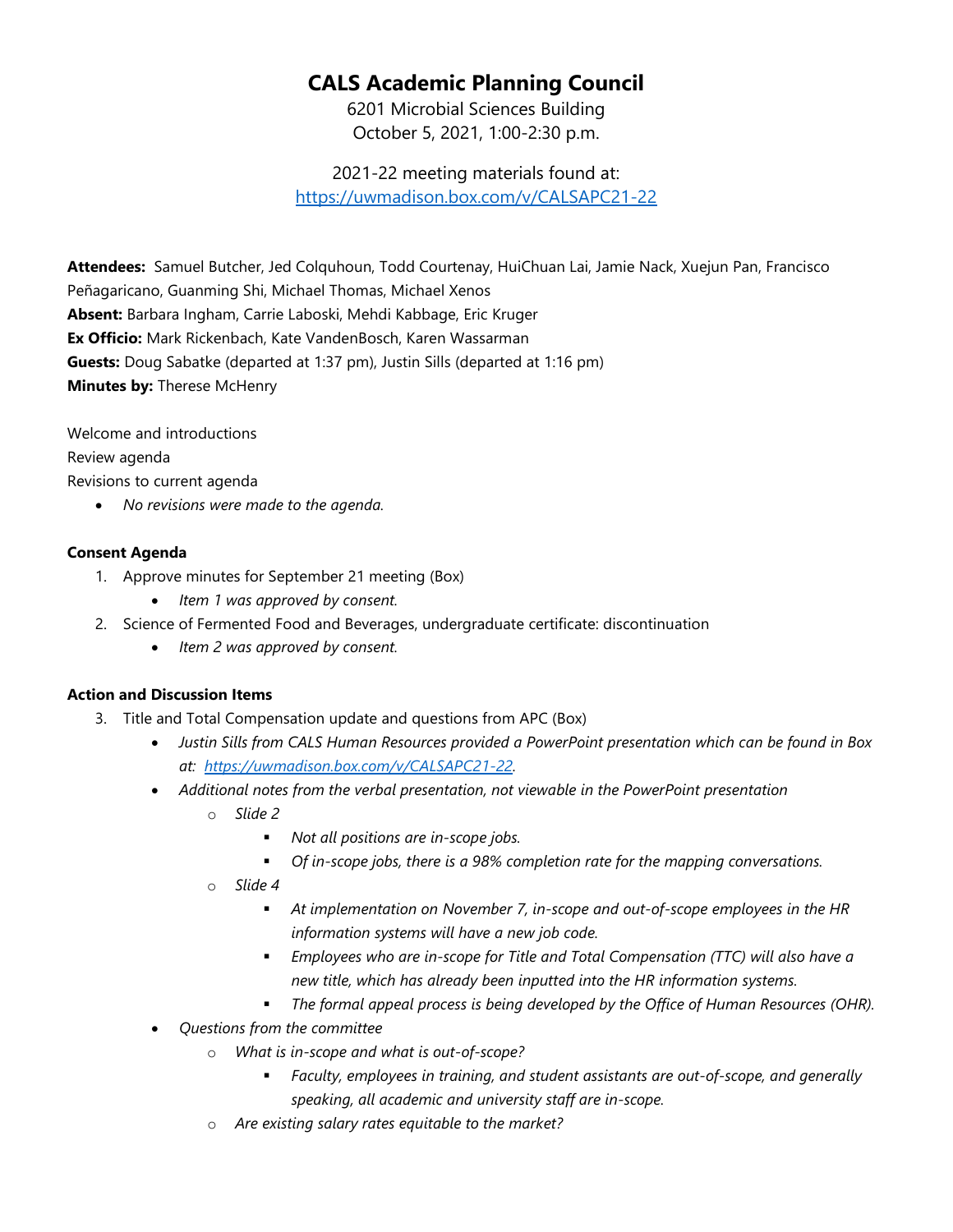- *Some titles are hard to compare with the market. Some titles are in a good place and others may be out of alignment. The ranges are wide in the market, which gives campus the ability to work within the ranges and promotion progression.*
- o *We have heard that there are central funds to bring employees up to the minimum salary range of their new TTC title. Is that correct?*
	- *Yes, there are some funds earmarked for this and additional funding discussions are underway. CALS Human Resources (CALS HR) is working with OHR on concerns, including concerns around soft-funded employees. Adjustments should be effective November 7.*
- o *If there are grant-funded staff who need to be brought up to the minimum range given their new TTC titles, what is the timing and how does it work? Do grant funds need to be used? Employees may be aware of the November 7 implementation date and eager to be paid a higher rate.*
	- *If someone's wage is being brought up to the minimum, there may be a different process. This is still being developed. Work with your CALS HR manager to determine appropriate timing.*
- o *After November 7, will the directory reflect employees' new titles?*
	- *Yes, that is believed to be true.*
- o *Will individuals who get adjustments related to TTC still be eligible for the 2% increase in January?*
	- *Yes, adjustments with the pay plan will be based on the current rate of pay.*

## **Informational Items and Announcements**

- 4. Capital facilities update (Box)
	- *Senior Associate Dean Mark Rickenbach provided a PowerPoint presentation which can be found at: [https://uwmadison.box.com/v/CALSAPC21-22.](https://uwmadison.box.com/v/CALSAPC21-22)*
	- *The presentation given to the Campus Planning Committee (CPC) can be in Box at: [https://uwmadison.box.com/v/CALSAPC21-22.](https://uwmadison.box.com/v/CALSAPC21-22)*
	- *Additional notes from the verbal presentation, not viewable in the PowerPoint presentation*
		- o *Slide 3*
			- *When we present to the CPC, we give them an overview of the college and our priorities.*
			- **This time we focused more on plant sciences as most of our projects for this period will** *relate to plant sciences.*
				- *The recent facilities project with the Meat Science and Animal Biologics Discovery Building is complete and the Center for Dairy Research/Babcock Hall project is ongoing.*
				- *Over the years there has been investment in the life sciences.*
		- o *Slide 5*
			- *The USDA ARS plant germplasm facility will replace an aging facility to serve all plant researchers.*
			- *There is whole funding for this building currently in the Senate appropriations; we should know in December what amount will be passed in the annual budget which is separate from the facilities bill.*
			- *It will be a federal building.*
			- *This will be a functional building to move plant materials from fields to campus to work in research labs.*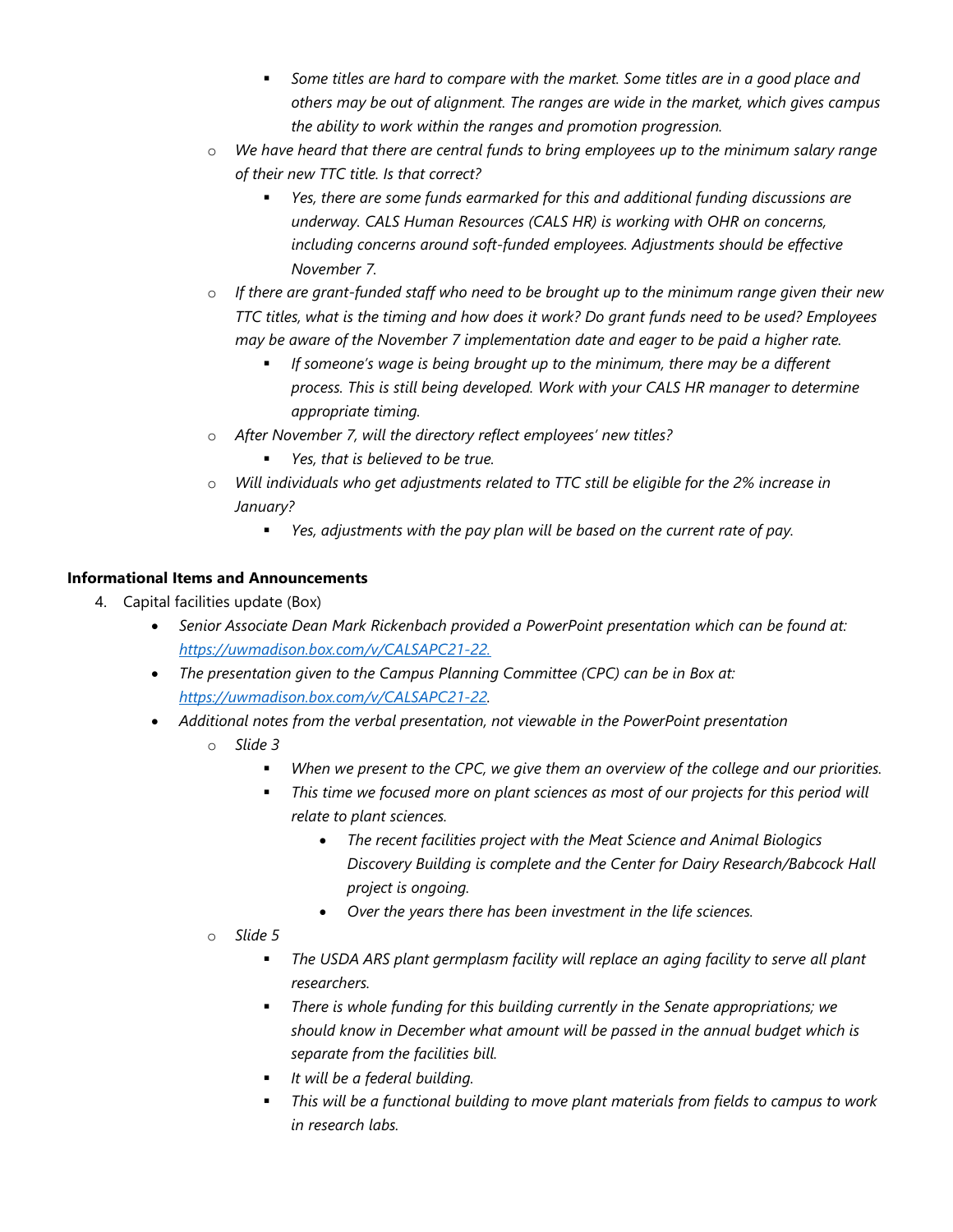- *This project would bring the USDA Potato Genebank from Peninsular Agricultural Research Station to campus.*
- o *Slide 9*
	- *Additional greenhouses are needed to adequately support our plant research.*
- *The capital plan request is separate from the CALS facilities master plan that deals with our on-campus footprint and our needs for the future. We hope to be working on the facilities master plan next year. The facilities master plan will be followed by a separate process for the agricultural research stations.*
- *Questions from the committee*
	- o *What is a capital facility versus another type of facility?*
		- *A capital project is anything over \$185K.*
		- *Projects that are \$185K or less are typically Physical Plant projects.*
		- *Capital projects go to the CPC and require state funding or bonding authority.*
		- *They often are large building projects or major renovations.*
		- *Because the state budget is biennial, every two years the college, campus, UW System, and the state all build lists of project requests.*
		- *There are also projects shared with the CPC that do not need state spending authority and are funded with gifts or grants.*
	- o *Is there plan to minimize disruption during construction to the Agricultural Hall lecture hall?*
		- *Construction on the lecture hall is expected to start in May after classes end, but lead time for materials may take the room offline for an entire academic year.*
	- o *Do we expect the building projects at Chemistry and Van Hise to be completed before the Agricultural Hall lecture hall project starts, as there have been known classroom shortages?*
		- *We hope so. Chemistry had a major mechanical duct fail and they are working to resolve that. The exterior of Van Hise has had significant work but we are unsure of the scope of the entire project.*
	- o *The Agricultural Hall lecture hall is scheduled to go offline after graduation in May 2022 and is predicted to be offline a full year. How will this impact classes and be communicated as it is the only lecture hall to accommodate more than 500?*
		- *It is a complicated space to renovate because it is on the historical register and also has utilities coming up from the bottom.*
		- *This is general assignment classroom, and the project will be managed by Space Management and Facilities Planning and Management, who will be lead on communications.*
		- *The project will update seats to modern seats, which will result in an unknown loss of capacity.*
	- o *Is there any prediction on what the college would need to raise from private gifts versus state funds for the Agricultural Hall student services center project?*
		- *Typically, the request is that the costs are split 50/50.*
		- *Because we are asking for state money, a pre-planning study is required and must be complete before the project request biennium, which is 2027-29.*
		- *This will give us time to plan how we want to use the space, as it has a unique footprint.*
		- *If there is funding available, we can shift priorities to begin a project earlier.*
	- o *What is the process for the scope and pre-design work for the Agricultural Hall student services center project?*
		- *The CALS facilities master plan will inform this.*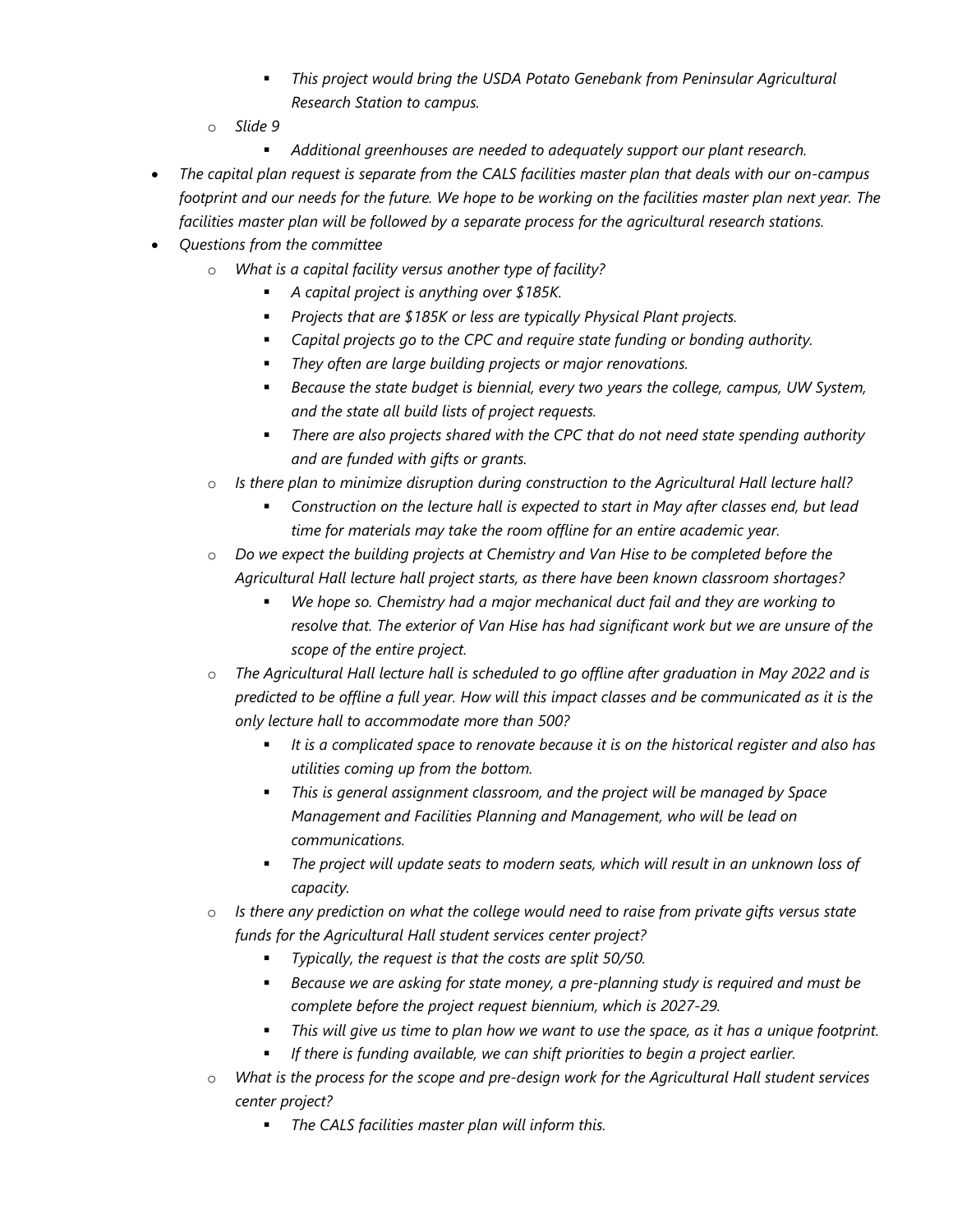- *A design firm will conduct a pre-planning study and from the master plan we will know what groups to target to help refine a plan. Administrative units, as well as departments, will have input.*
- 5. Promotion to full professor—FP&P, college guidelines, and departmental policy updates (Box)
	- *Faculty Policies and Procedures (FP&P) regarding promotion from associate professor to professor was updated to standardize the promotion process.*
	- *Those changes were approved by the Faculty Senate.*
	- *One noted change is the Council of Full Professors. Only full professors in the department may vote on associate professor promotions.*
	- *The college updated its guidelines accordingly.*
	- *The college will continue to require letters of support, which is a CALS-specific requirement.*
	- *Departments now need to update their process for promotion from associate professor to professor.*
	- *Questions from the committee*
		- o *Is there a minimum number of people for the Council of Full Professors?* 
			- *Yes, a minimum of three.*
		- o *Does the college have any guidance on when people need to be reviewed?*
			- *There is language set by FP&P which this says that associate professors must be considered for promotion within five years of promotion to associate professor.*
		- o *Is the decision to promote someone early made by departments?* 
			- *Administration would be interested to see what departments think is reasonable. One would have to justify a track record that is beyond their achievements from assistant to associate.*
		- o *What is timeline for departments to develop their new policy?* 
			- *The campus deadline is December 31, but the college deadline is December 15 so we can collect and send them together for campus review.*
	- *Some of the issues concerning other units didn't seem to be significant to CALS and should make for a fairly easy transition.*
- 6. Dean search update
	- *This may be a perennial item due to it evolving over the next few months.*
	- *Campus is working on constituting the search and screen committee, engaging the search firm, and drafting the position description.*
	- *There will be structured opportunities for different college groups to talk to the search and screen committee about qualities and attributes they want in a dean.*
	- *While the search activities are underway, campus is not ready for them to be announced yet*
	- *The first thing we may see is the search and screen committee be announced.*
	- *It will be interesting to see who the chair will be; typically this is a faculty member in the college.*
	- *Jed Colquhoun most recently chaired the search and screen for the Division of Extension dean and was asked to share his thoughts.*
		- o *The process of the dean search is more prescriptive than you may think, especially the composition of the search and screen committee.*
		- o *There is a strong role of the search firm; potential applicants can be referred to the search firm.*
		- o *The format is very structured but there is plenty of opportunity for interaction in the process.*